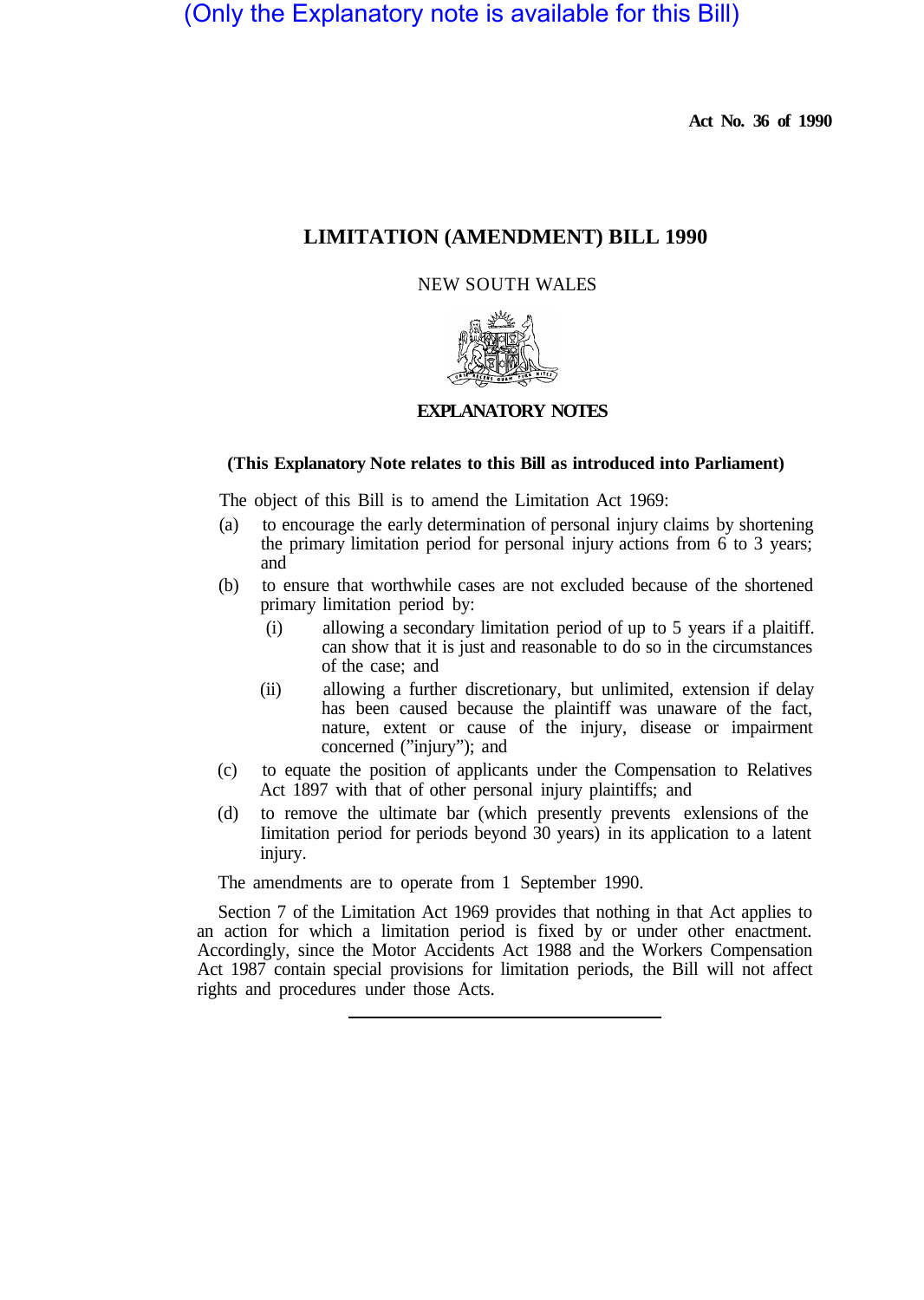**Clause 1** specifies the short title of the proposed Act.

**Clause 2** provides that the proposed Act is to commence on 1 September 1990.

**Clause 3** is a formal provision giving effect to the Schedule of amendments.

## **SCHEDULE 1 - AMENDMENTS**

## **Definitions**

**Schedule 1 (2).** The definition of "Beneficiary" is new, and is used in proposed Subdivisions 2, 3 and 4 of Division 3 of Part 3. The definitions of "Breach of duty" and "Personal injury" are transferred from the existing section 57.

#### **Length of primary limitation period**

**Schedule 1 (3).** Proposed section 18A fixes the primary limitation period for a personal injury action as 3 years from the date of accrual of the action. The limitation period for existing causes of action remains at 6 years.

**Schedule 1 (4).** Proposed section 19 fixes the primary limitation period for causes of action arising under the Compensation to Relatives Act 1897 as 3 years from the date of the death giving rise to the action. The limitation period for existing causes of action remains at 6 years.

## **Ultimate bar**

**Schedule 1 (5).** Proposed section 51 (2) provides that the ultimate bar of 30 years is not to apply in relation to personal injury actions involving latent injury.

The removal of the bar is to be effective in relation to actions barred before the removal.

## **Extension of limitation period**

**Schedule 1 (6) - (8).** At present, the primary limitation period for personal injury claims can be extended by the application of the discovery rule extension. This enables a court to extend the limitation period in cases of latent injury by one year from the date that knowledge of the injury is first obtained. The provisions achieving this arc retained for existing causes of action and are, by the proposed Act, placed in Subdivision 1 of Division 3 of Part 3.

**Schedule 1 (9).** This item inserts new Subdivisions 2, 3 and 4 into Division 3 of Part 3.

Proposed Subdivision 2 confers a new general discretion to extend the limitation period by up to 5 years. This applies to new causes of action. In exercising the discretion to extend for 5 years, a court is to have regard to all the circumstances of the case, including certain specified considerations (for example, the length and reasons for delay in bringing an action and the time when a plaintiff became aware of the injury concerned).